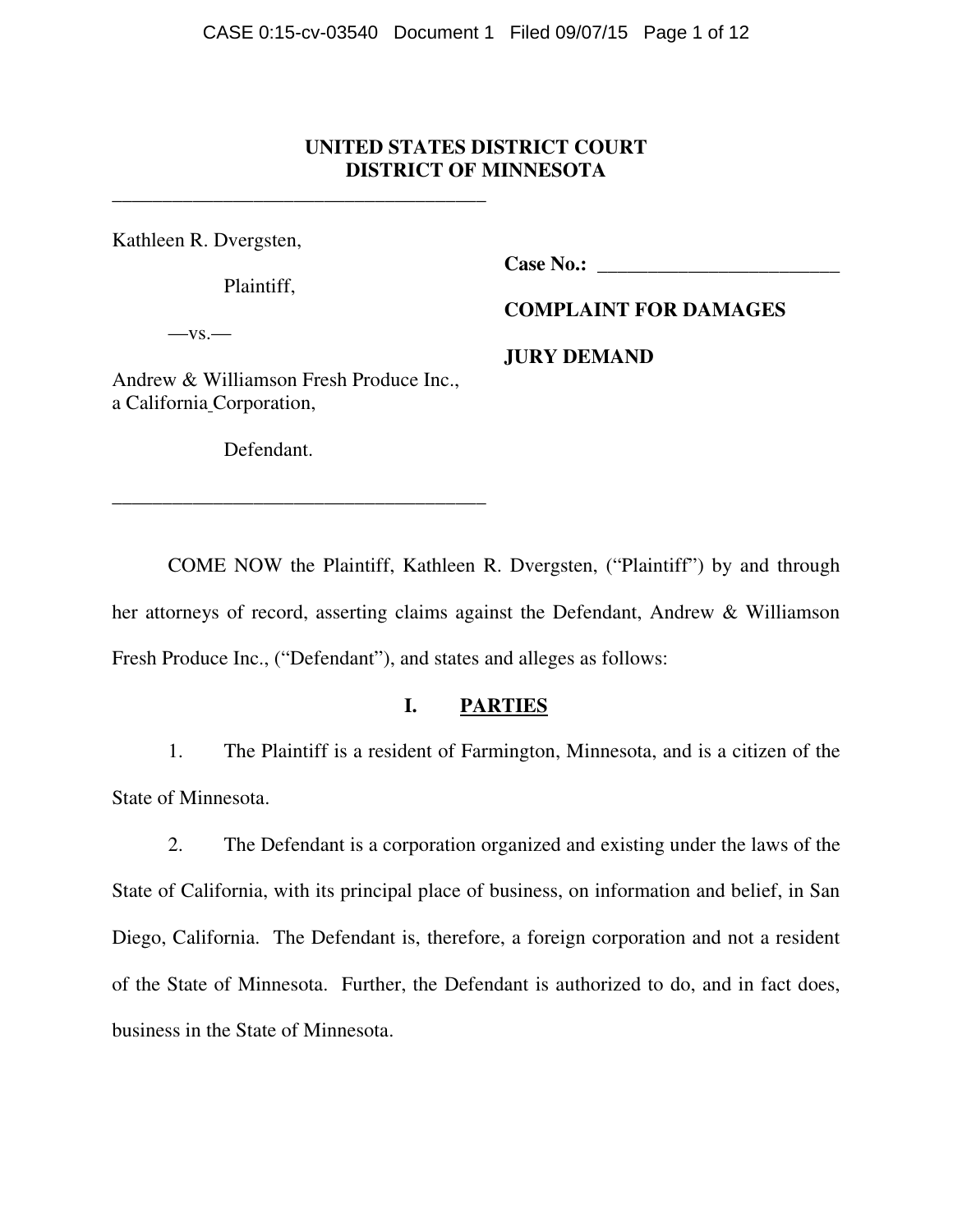### **II. JURISDICTION AND VENUE**

 3. This Court has jurisdiction over the subject matter of this action pursuant to 28 USC § 1332(a) because the matter in controversy exceeds \$75,000.00, exclusive of costs, it is between citizens of different states, and because the Defendant has certain minimum contacts with the State of Minnesota such that the maintenance of the suit in this District does not offend traditional notions of fair play and substantial justice.

 4. Venue in the United States District Court for the District of Minnesota is proper pursuant to 28 USC  $\S$  1391(a)(2) because a substantial part of the events or omissions giving rise to the Plaintiff's claims and causes of action occurred in this judicial district, and because the Defendant was subject to personal jurisdiction in this judicial district at the time of the commencement of the action.

## **III. GENERAL ALLEGATIONS**

#### **The** *Salmonella Poona Outbreak*

5. The Centers for Disease Control and Prevention (CDC), multiple states, and the U.S. Food and Drug Administration (FDA) are investigating a multistate outbreak of *Salmonella* Poona infections linked to imported cucumbers grown and packed by Rancho Don Juanito in Mexico and distributed by Andrew & Williamson Fresh Produce.

6. Public health investigators are using the PulseNet system to identify illnesses that may be part of this outbreak. CDC coordinates PulseNet, the national subtyping network of public health and food regulatory agency laboratories. DNA "fingerprinting" is performed on *Salmonella* bacteria isolated from ill people by using a technique called pulsed-field gel electrophoresis, or PFGE. PulseNet manages a national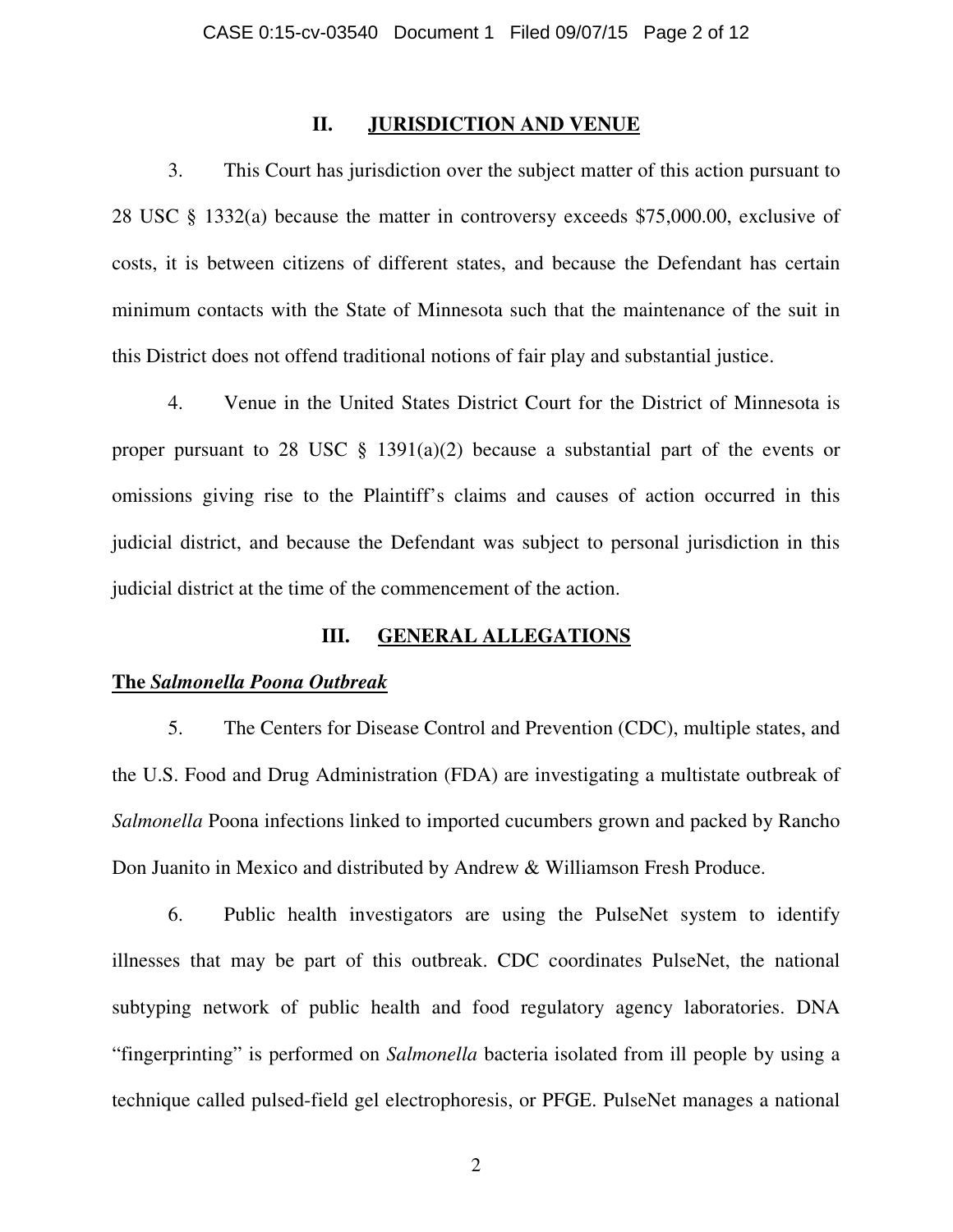#### CASE 0:15-cv-03540 Document 1 Filed 09/07/15 Page 3 of 12

database of these DNA "fingerprints" to identify possible outbreaks. Three DNA "fingerprints" (outbreak strains) are included in this investigation.

7. As of September 3, 2015, 285 people infected with the outbreak strains of *Salmonella* Poona have been reported from 27 states. The number of ill people reported from each state is as follows: Alaska (8), Arizona (60), Arkansas (6), California (51), Colorado (14), Idaho (8), Illinois (5), Kansas (1), Louisiana (3), Minnesota (12), Missouri (7), Montana (11), Nebraska (2), Nevada (7), New Mexico (15), New York (4), North Dakota (1), Ohio (2), Oklahoma (5), Oregon (3), South Carolina (6), Texas (9), Utah (30), Virginia (1), Washington (9), Wisconsin (2), and Wyoming (3).

8. Among people for whom information is available, illnesses started on dates ranging from July 3, 2015 to August 26, 2015. Ill people range in age from less than 1 year to 99, with a median age of 13. Fifty-four percent of ill people are children younger than 18 years. Fifty-seven percent of ill people are female. Among 160 people with available information, 53 (33%) report being hospitalized. One death has been reported from California.

9. In Minnesota, 12 cases have been identified as part of the national outbreak. At least 10 cases were exposed to contaminated cucumbers at five Red Lobster locations.

10. Red Lobster restaurants and other Minnesota companies received recalled cucumbers. Investigations to determine specific companies that received recalled cucumbers are still ongoing.

11. Red Lobster pulled cucumbers from all of its restaurants on September 4 even though a large majority of cases nationally were not exposed at a Red Lobster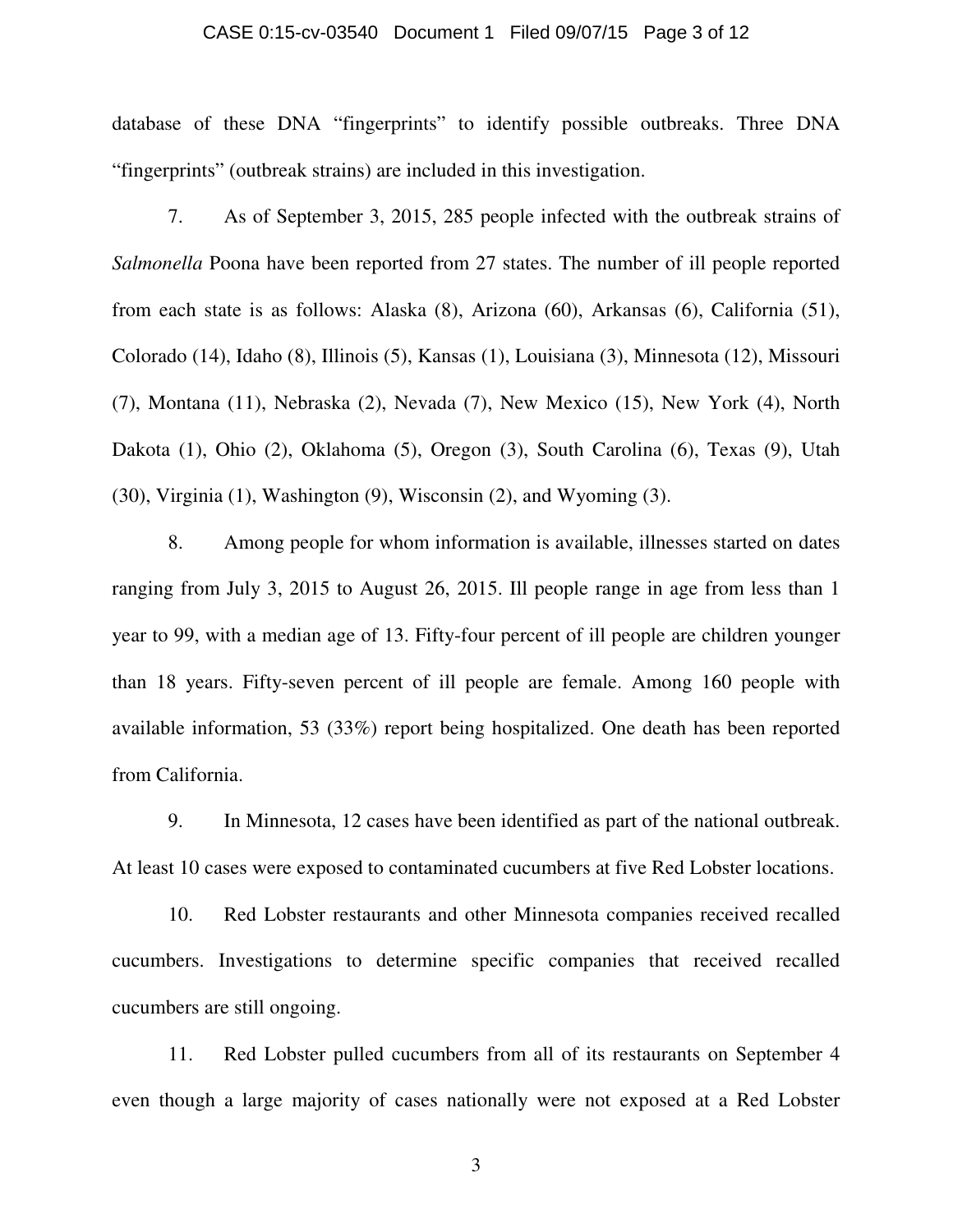#### CASE 0:15-cv-03540 Document 1 Filed 09/07/15 Page 4 of 12

restaurant. The restaurant chain has been a vital partner in the Minnesota investigation and has played an important role in helping to solve the national outbreak. Confirmed cases in other states involved grocery stores, retailers and other restaurants.

12. The 12 confirmed cases in Minnesota range in age from 8 to 79 and are from nine metro and greater Minnesota counties. Their illnesses began August 13, through August 25. Eighty percent of those who got sick were female. Six were hospitalized; all are recovering.

13. Epidemiologic, laboratory, and traceback investigations have identified imported cucumbers from Mexico and distributed by Andrew & Williamson Fresh Produce as a likely source of the infections in this outbreak. The investigation is ongoing.

14. On September 4, 2015, Andrew & Williamson Fresh Produce voluntarily recalled all cucumbers sold under the "Limited Edition" brand label during the period from August 1, 2015 through September 3, 2015 because they may be contaminated with *Salmonella*. The type of cucumber is often referred to as a "slicer" or "American" cucumber. It is dark green in color and typical length is 7 to 10 inches. In retail locations it is typically sold in a bulk display without any individual packaging or plastic wrapping. Limited Edition cucumbers were distributed in the states of Alaska, Arizona, Arkansas, California, Colorado, Florida, Idaho, Illinois, Kansas, Kentucky, Louisiana, Minnesota, Mississippi, Montana, Nevada, New Jersey, New Mexico, Oklahoma, Oregon, South Carolina, Texas, and Utah and reached customers through retail, food service companies, wholesalers, and brokers. Further distribution to other states may have occurred.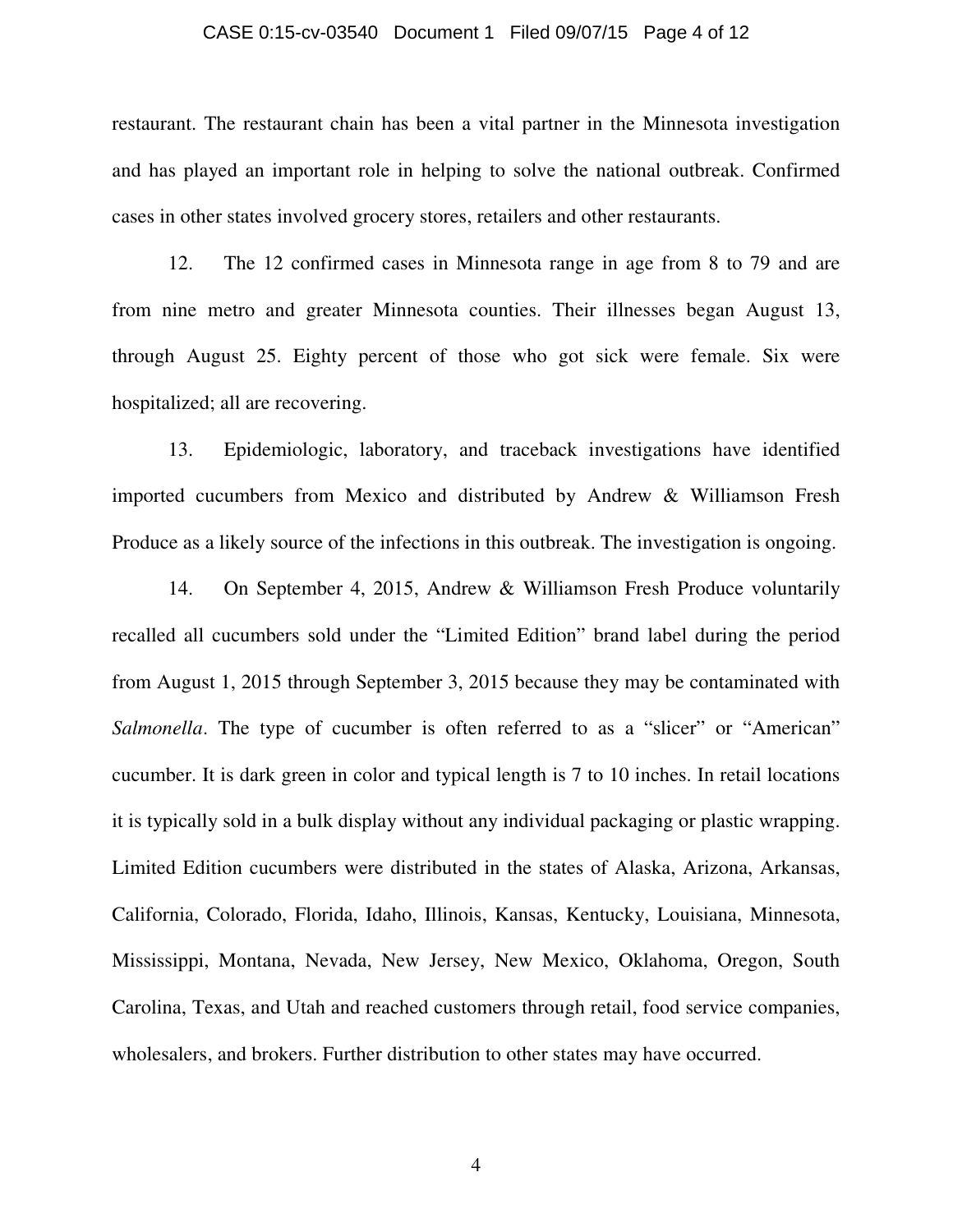## *Salmonella*

15. The term *Salmonella* refers to a group or family of bacteria that variously cause illness in humans. The taxonomy and nomenclature of *Salmonella* have changed over the years and are still evolving. Currently, the Centers for Disease Control and Prevention (CDC) recognizes two species, which are divided into seven subspecies. These subspecies are divided into over 50 serogroups based on somatic (O) antigens present. The most common *Salmonella* serogroups are A, B, C, D, E, F, and G. Serogroups are further divided into over 2,500 serotypes. *Salmonella* serotypes are typically identified through a series of tests of antigenic formulas listed in a document called the Kauffmann-White Scheme published by the World Health Organization Collaborating Centre for Reference and Research on *Salmonella*.

16. *Salmonella* is an enteric bacterium, which means that it lives in the intestinal tracts of humans and other animals, including birds. *Salmonella* bacteria are usually transmitted to humans by eating foods contaminated with animal feces or foods that have been handled by infected food service workers who have practiced poor personal hygiene. Contaminated foods usually look and smell normal. Contaminated foods are often of animal origin, such as beef, poultry, milk, or eggs, but all foods, including vegetables, may become contaminated. Many raw foods of animal origin are frequently contaminated, but thorough cooking kills *Salmonella*.

## *Medical Complications of Salmonellosis*

17. The term reactive arthritis refers to an inflammation of one or more joints, following an infection localized at another site distant from the affected joints. The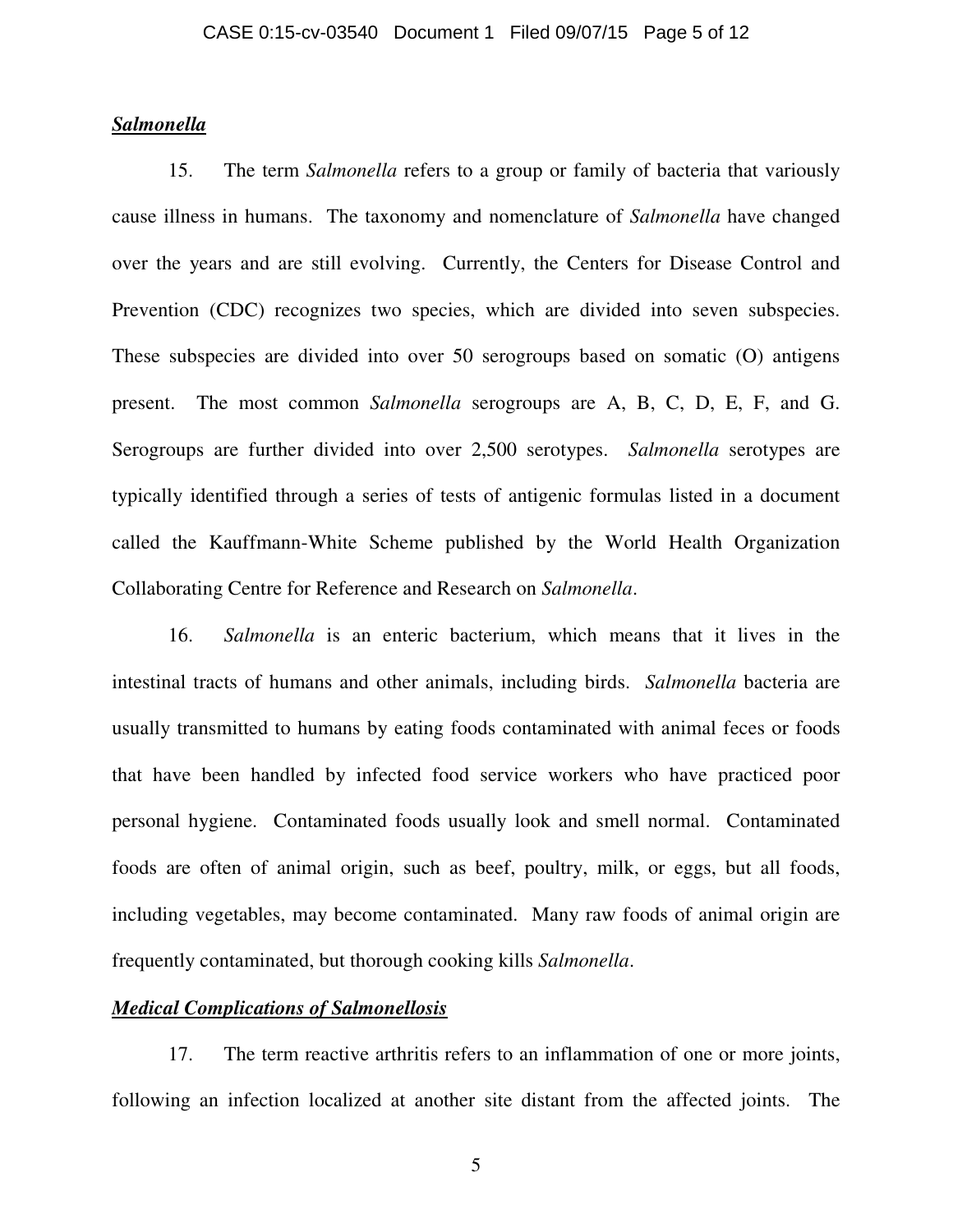#### CASE 0:15-cv-03540 Document 1 Filed 09/07/15 Page 6 of 12

predominant site of the infection is the gastrointestinal tract. Several bacteria, including *Salmonella*, induce septic arthritis. The resulting joint pain and inflammation can resolve completely over time or permanent joint damage can occur.

18. The reactive arthritis associated with Reiter's may develop after a person eats food that has been tainted with bacteria. In a small number of persons, the joint inflammation is accompanied by conjunctivitis (inflammation of the eyes), and uveitis (painful urination). This triad of symptoms is called Reiter's Syndrome. Reiter's syndrome, a form of reactive arthritis, is an uncommon but debilitating syndrome caused by gastrointestinal or genitourinary infections. The most common gastrointestinal bacteria involved are *Salmonella*, *Campylobacter*, *Yersinia*, and *Shigella*. A triad of arthritis, conjunctivitis, and urethritis characterizes Reiter's syndrome, although not all three symptoms occur in all affected individuals.

 19. *Salmonella* is also a cause of a condition called post infectious irritable bowel syndrome (IBS), which is a chronic disorder characterized by alternating bouts of constipation and diarrhea, both of which are generally accompanied by abdominal cramping and pain. In one recent study, over one-third of IBS sufferers had had IBS for more than ten years, with their symptoms remaining fairly constant over time. IBS sufferers typically experienced symptoms for an average of 8.1 days per month.

### *The Plaintiff's Illness*

 20. On August 11, 2015 Plaintiff dined at the Maplewood, Minnesota Red Lobster where she consumed a salad that contained Defendant's *Salmonella*-tainted cucumbers.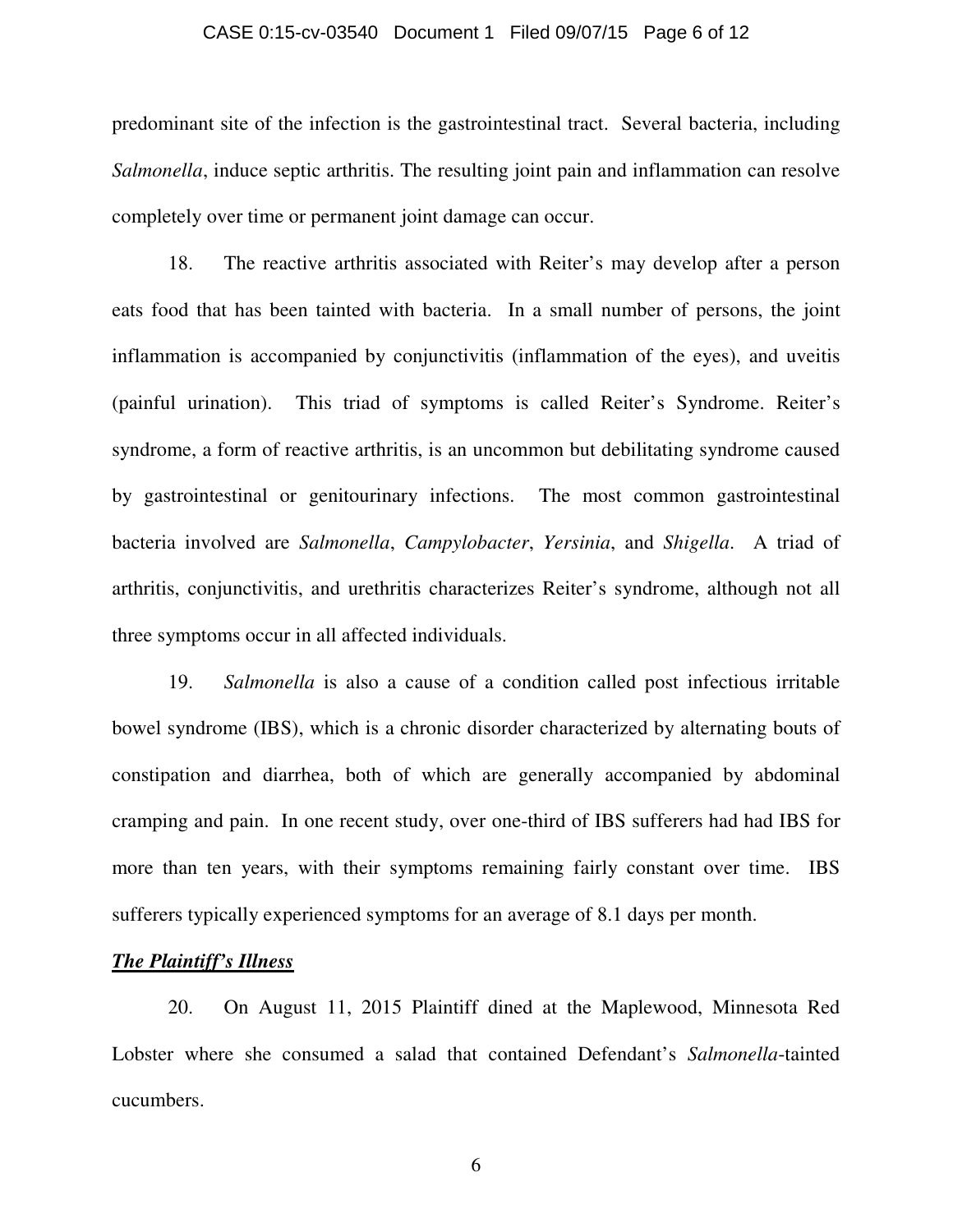#### CASE 0:15-cv-03540 Document 1 Filed 09/07/15 Page 7 of 12

 21. The following day Plaintiff became ill and was seen by her family physician, which felt she had a virus of the "stomach flu." She was treated conservatively and sent home with instructions to push fluids.

22. Unfortunately, that evening into August  $14<sup>th</sup>$ , Plaintiff's symptoms worsened. Plaintiff began to suffer severe cramping, vomiting and near constant diarrhea. 911 was called and it was determined that Plaintiff needed prompt, emergency care. Plaintiff was transported to Northfield Hospital.

 23. Plaintiff was hospitalized until August 20, 2015. While hospitalized her symptoms of diarrhea, nausea, fever, muscle pain and weakness intensified. She was treated with IV's for dehydration and multiple antibiotics to combat the *Salmonella*. A stool culture was taken that eventually returned positive for the cucumber-related outbreak strain of *Salmonella* Poona that was confirmed by the Minnesota Department of Health.

 24. Plaintiff was transferred to the Farmington Trinity Care Center for rehabilitation on August 20 and she remained there until August 28, 2015 when she was finally able to return home where she continues to convalesce.

### **IV. CAUSES OF ACTION**

#### **Strict Liability—Count I**

 25. The Defendant was at all times relevant hereto the manufacturer and seller of the adulterated food product that is the subject of the action.

 26. The adulterated food product that the Defendant manufactured, distributed, and/or sold was, at the time it left the Defendant's control, defective and unreasonably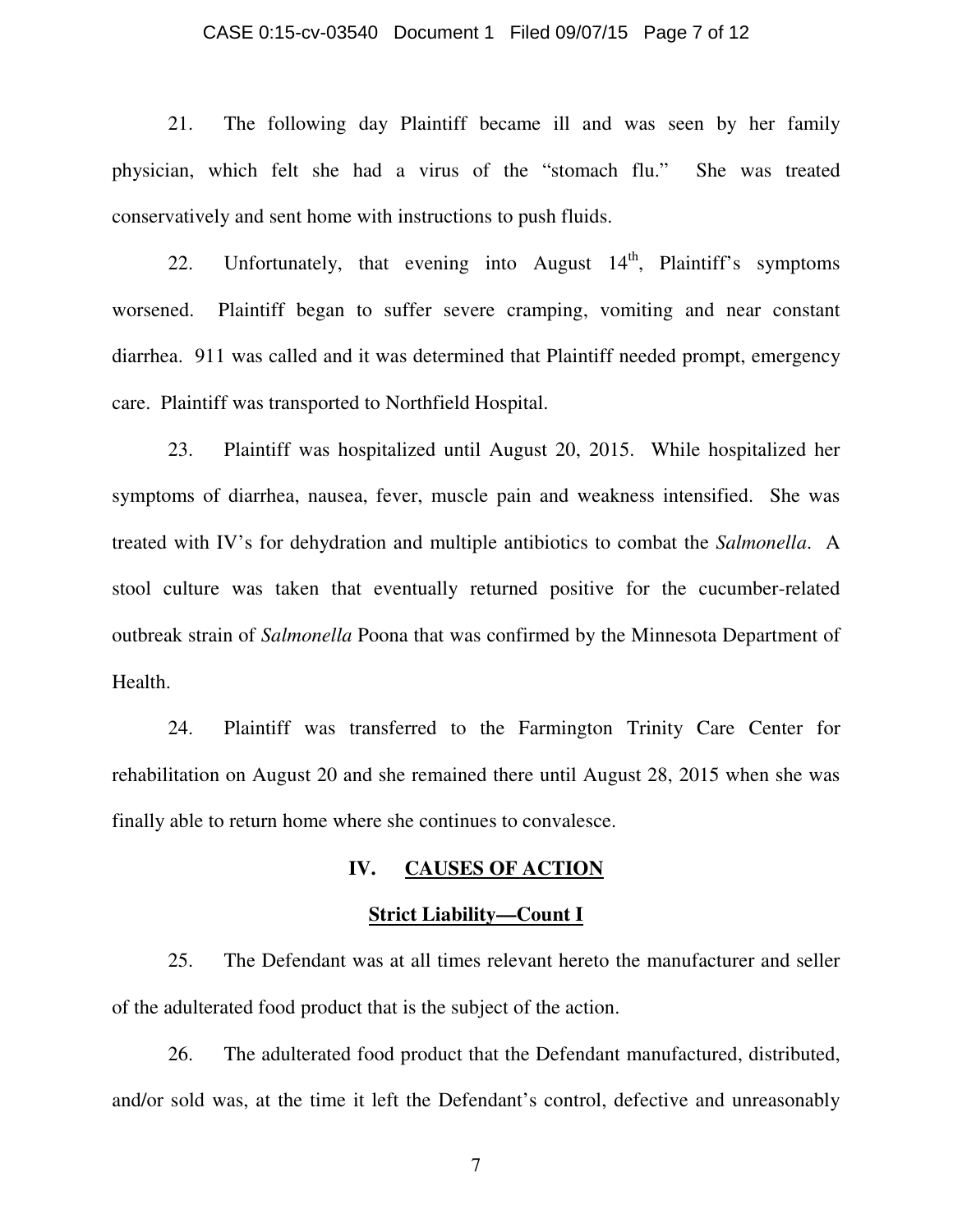#### CASE 0:15-cv-03540 Document 1 Filed 09/07/15 Page 8 of 12

dangerous for its ordinary and expected use because it contained *Salmonella*, a deadly pathogen.

 27. The adulterated food product that the Defendant manufactured, distributed, and/or sold was delivered to the Plaintiff without any change in its defective condition. The adulterated food product that the Defendant manufactured, distributed, and/or sold was used in the manner expected and intended, and was consumed by the Plaintiff.

28. The Defendant owed a duty of care to the Plaintiff to design, manufacture, and/or sell food that was not adulterated, which was fit for human consumption, that was reasonably safe in construction, and that was free of pathogenic bacteria or other substances injurious to human health. The Defendant breached this duty.

 29. The Defendant owned a duty of care to the Plaintiff to design, prepare, serve, and sell food that was fit for human consumption, and that was safe to the extent contemplated by a reasonable consumer. The Defendant breached this duty.

 30. Plaintiff suffered injury and damages as a direct and proximate result of the defective and unreasonably dangerous condition of the adulterated food product that the Defendant manufactured, distributed, and/or sold.

### **Breach of Warranty—Count II**

31. The Defendant is liable to the Plaintiff for breaching express and implied warranties that it made regarding the adulterated food product that the Plaintiff purchased. These express and implied warranties included the implied warranties of merchantability and/or fitness for a particular use. Specifically, Defendant expressly warranted, through its sale of food to the public and by the statements and conduct of its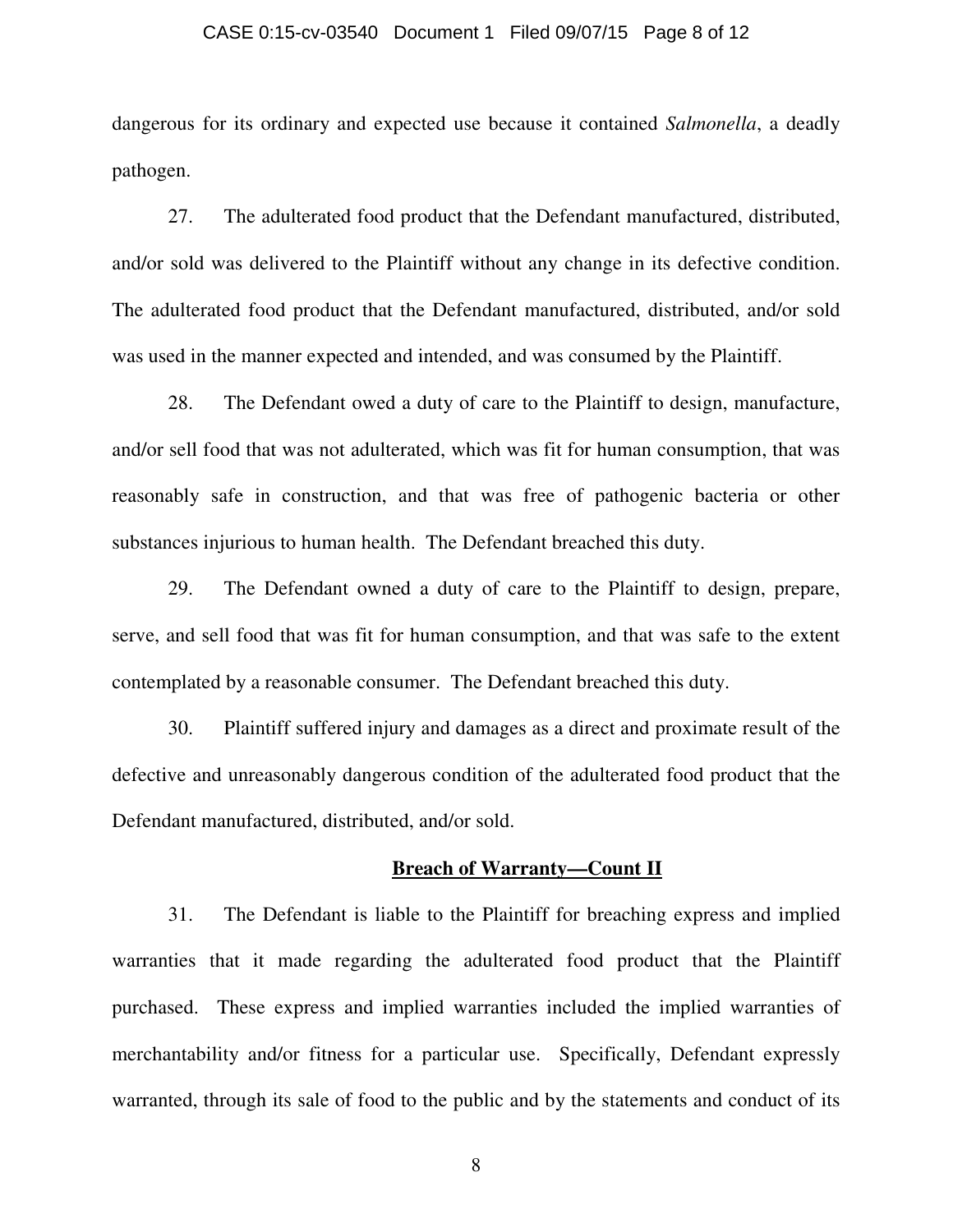#### CASE 0:15-cv-03540 Document 1 Filed 09/07/15 Page 9 of 12

employees and agents, that the food it prepared and sold was fit for human consumption and not otherwise adulterated or injurious to health.

32. Plaintiff alleges that the *Salmonella*-contaminated food that the Defendant sold to them would not pass without exception in the trade and was therefore in breach of the implied warranty of merchantability.

33. Plaintiff alleges that the *Salmonella*-contaminated food that the Defendant sold to them was not fit for the uses and purposes intended, *i.e.* human consumption, and that this product was therefore in breach of the implied warranty of fitness for its intended use.

34. As a direct and proximate cause of the Defendant's breach of warranties, as set forth above, the Plaintiff sustained injuries and damages in an amount to be determined at trial.

### **Negligence—Count III**

35. The Defendant owed to the Plaintiff a duty to use reasonable care in the manufacture, distribution, and sale of its food product, the breach of which duty would have prevented or eliminated the risk that the Defendant's food products would become contaminated with *Salmonella* or any other dangerous pathogen. The Defendant breached this duty.

36. The Defendant had a duty to comply with all statutes, laws, regulations, or safety codes pertaining to the manufacture, distribution, storage, and sale of its food product, but failed to do so, and was therefore negligent. The Plaintiff is among the class of persons designed to be protected by these statutes, laws, regulations, safety codes or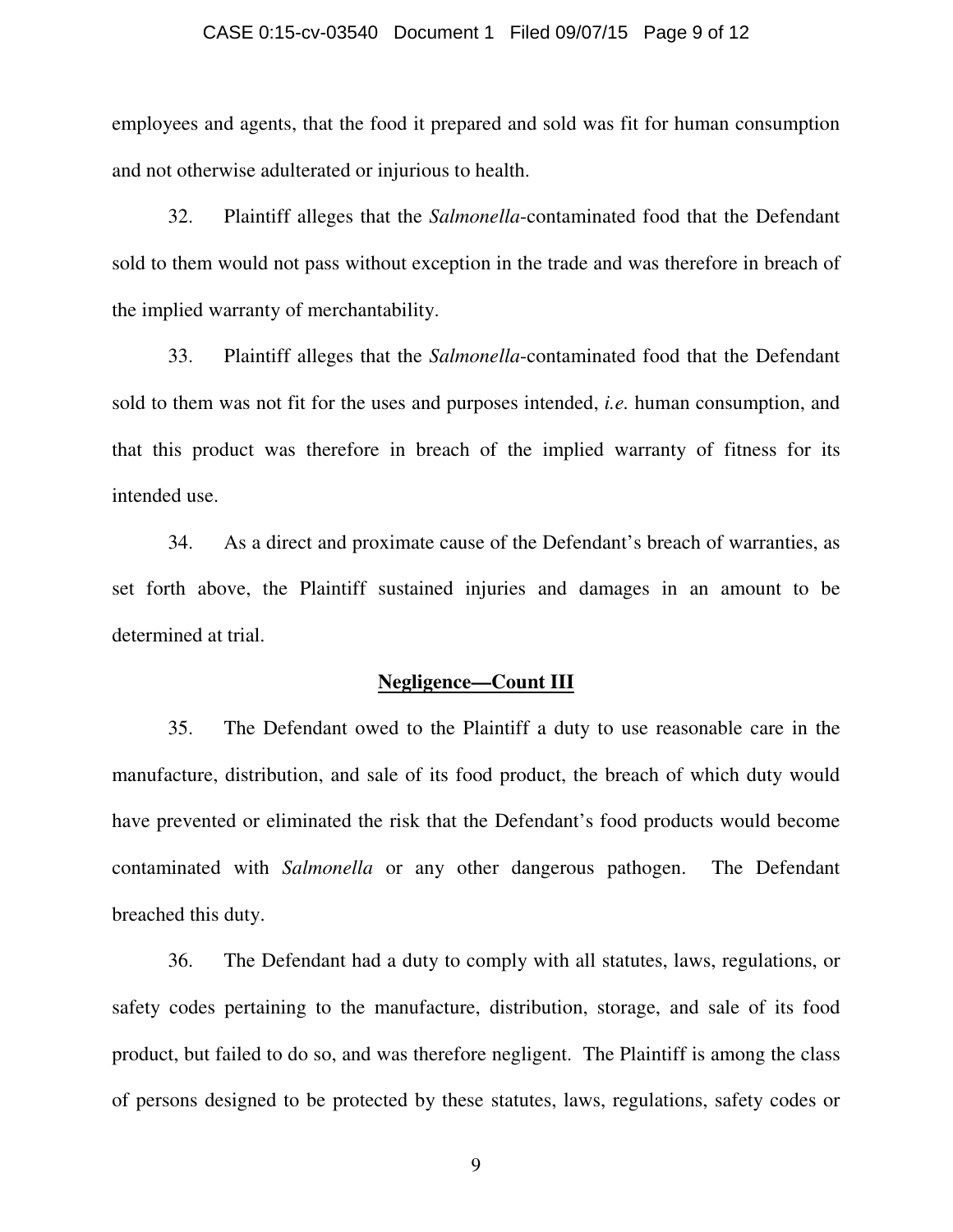#### CASE 0:15-cv-03540 Document 1 Filed 09/07/15 Page 10 of 12

provision pertaining to the manufacture, distribution, storage, and sale of similar food products.

37. The Defendant had a duty to properly supervise, train, and monitor its respective employees, and to ensure their compliance with all applicable statutes, laws, regulations, or safety codes pertaining to the manufacture, distribution, storage, and sale of similar food products, but it failed to do so, and was therefore negligent.

 38. The Defendant had a duty to use ingredients, supplies, and other constituent materials that were reasonably safe, wholesome, free of defects, and that otherwise complied with applicable federal, state, and local laws, ordinances and regulations, and that were clean, free from adulteration, and safe for human consumption, but it failed to do so, and was therefore negligent.

39. As a direct and proximate result of the Defendant's acts of negligence, the Plaintiff sustained injuries and damages in an amount to be determined at trial.

### **Negligence Per Se—Count IV**

40. The Defendant had a duty to comply with all applicable state and federal regulations intended to ensure the purity and safety of its food product, including the requirements of the Federal Food, Drug and Cosmetics Act (21 U.S.C. § 301 *et seq*.), and the Minnesota Food Law (Minn. Stat. § 31.01 *et seq*.)

41. The Defendant failed to comply with the provisions of the health and safety acts identified above, and, as a result, was negligent *per se* in its manufacture, distribution, and sale of food adulterated with *Salmonella*, a deadly pathogen.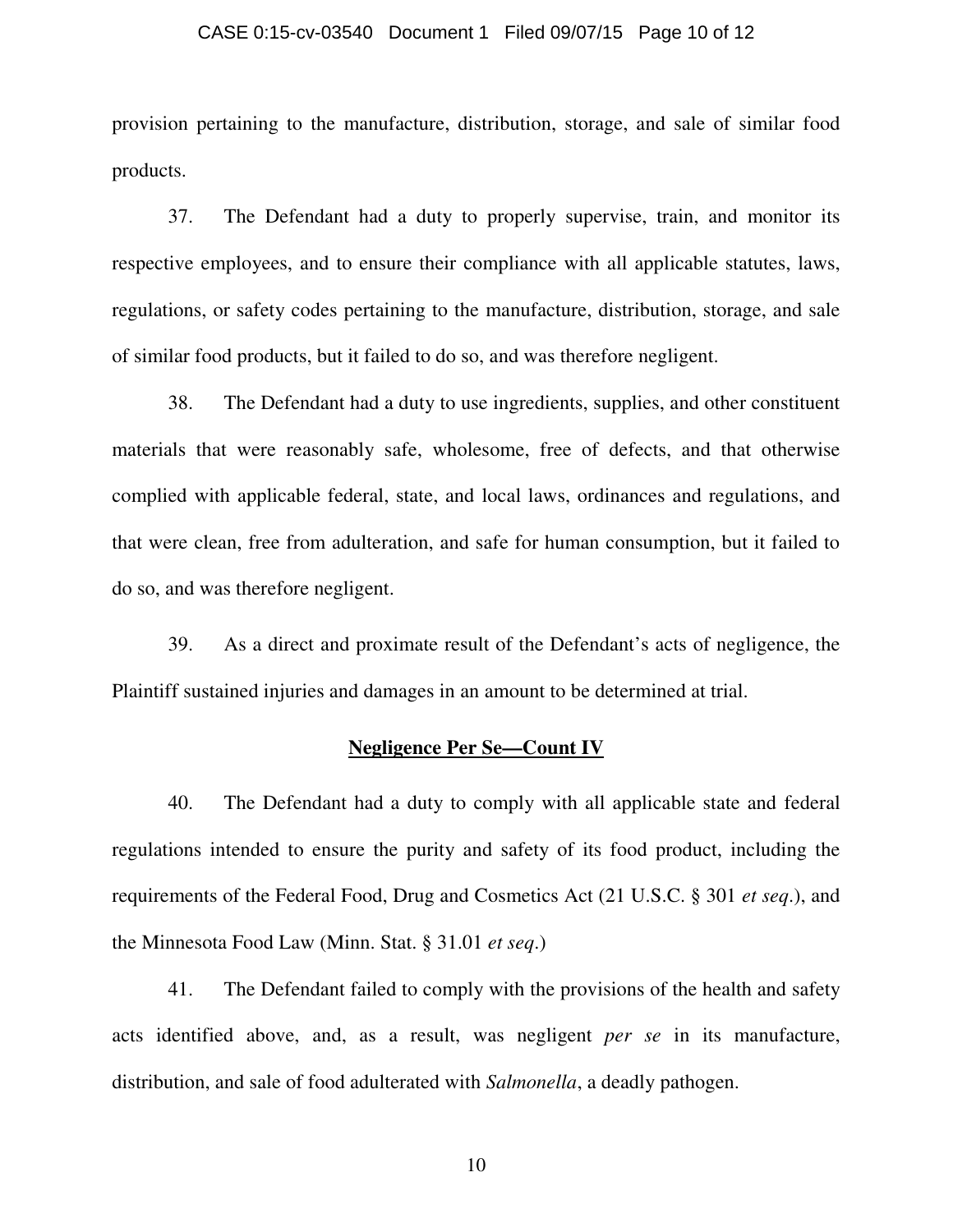42. As a direct and proximate result of conduct by the Defendant that was negligent *per se*, the Plaintiff sustained injury and damages in an amount to be determined at trial.

## **V. DAMAGES**

 43. The Plaintiff has suffered general, special, incidental, and consequential damages as the direct and proximate result of the acts and omissions of the Defendant, in an amount that shall be fully proven at the time of trial. These damages include, but are not limited to: damages for general pain and suffering; damages for loss of enjoyment of life, both past and future; medical and medical related expenses, both past and future; travel and travel-related expenses, past and future; emotional distress, past and future; pharmaceutical expenses, past and future; and all other ordinary, incidental, or consequential damages that would or could be reasonably anticipated to arise under the circumstances.

## **PRAYER FOR RELIEF**

WHEREFORE, the Plaintiff prays for judgment against Defendant as follows:

- A. Ordering compensation for all general, special, incidental, and consequential damages suffered by the Plaintiff as a result of the Defendant's conduct;
- B. Ordering statutory prejudgment interest;
- C. Awarding Plaintiff reasonable attorneys' fees and costs, to the fullest extent allowed by law; and
- D. Granting all such additional and/or further relief as this Court deems just and equitable.